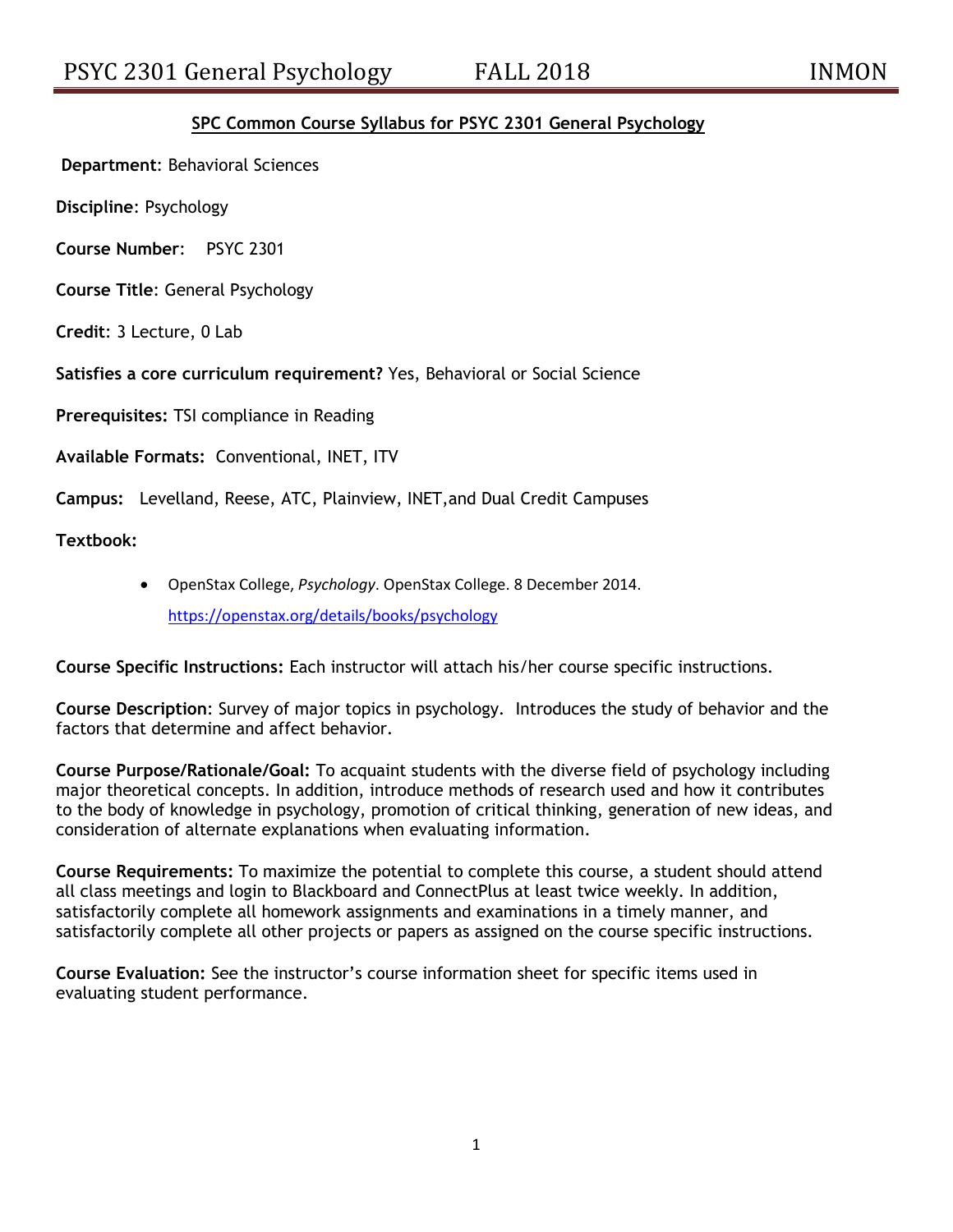## **Student Learning Outcomes/Competencies:**

Upon successful completion of this course, students will:

- 1. Identify various research methods and their characteristics used in the scientific study of psychology.
- 2. Describe the historical influences and early schools of thought that shaped the field of psychology.
- 3. Describe some of the prominent perspectives and approaches used in the study of psychology.
- 4. Use terminology unique to the study of psychology.
- 5. Describe accepted approaches and standards in psychological assessment and evaluation.
- 6. Identify factors in physiological and psychological processes involved in human behavior.

**Core Objectives addressed**:

- **Communication skills** to include effective written, oral and visual communication. (SLO2, SLO4, SLO6)
- **Critical thinking skills** to include creative thinking, innovation, inquiry and analysis, evaluation and synthesis of information. (SLO1, SLO4, SLO5, SLO6)
- **Empirical and Quantitative skills** to include the manipulation and analysis of numerical data or observable facts resulting in informed conclusions. (SLO1, SLO5)
- **Social Responsibility** to include the demonstrated intercultural knowledge and competence, knowledge of civic responsibility, and the ability to engage effectively in regional, national and global communities. (SLO1, SLO2, SLO3, SLO6)

CIP # 42.0101.51 25

Revised: 08/21/2017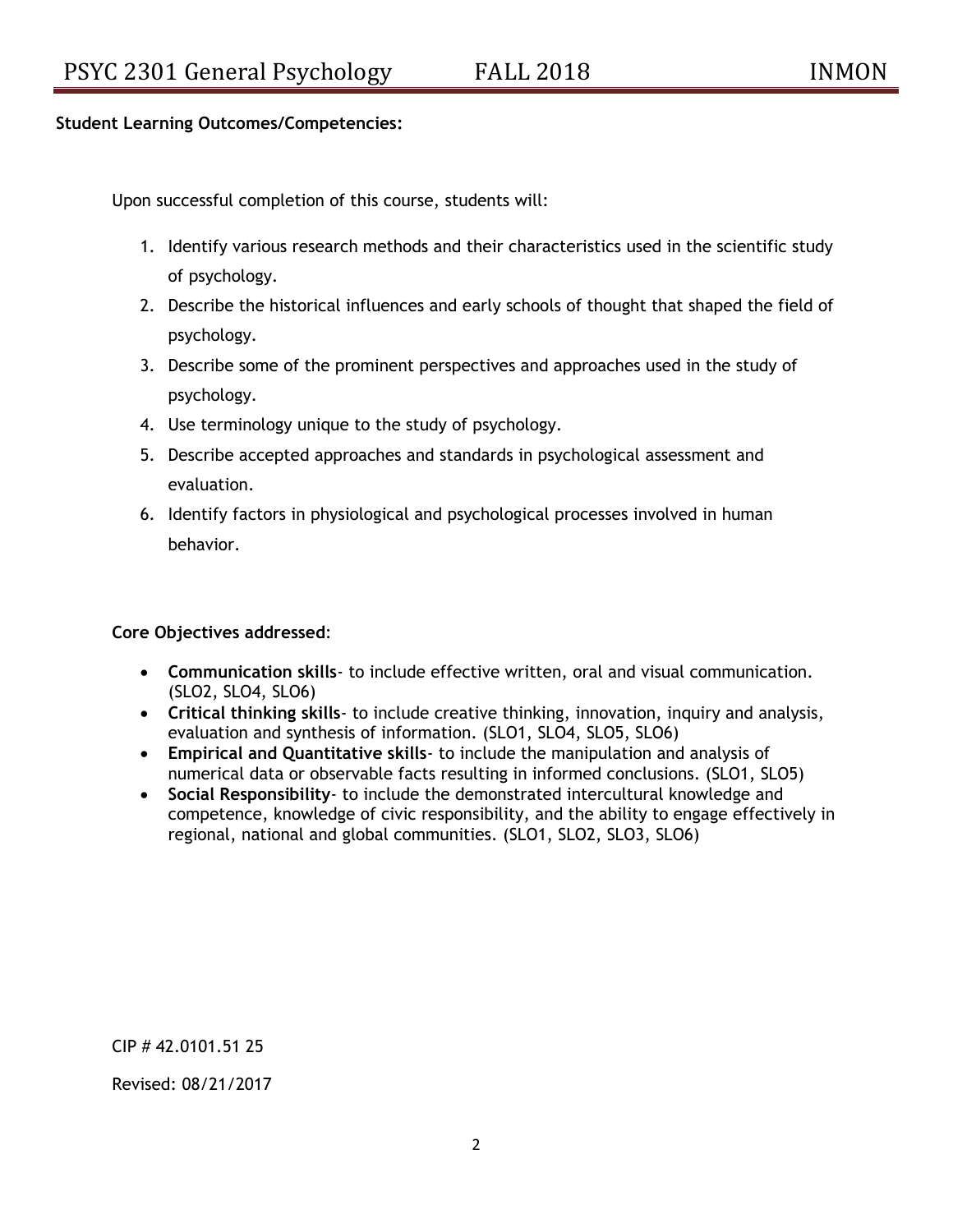# **Course Policies:**

**Attendance Policy:** Students are expected to attend all classes in order to be successful in a course. The student may be administratively withdrawn from the course when absences become excessive as defined in the course syllabus.

When an unavoidable reason for class absence arises, such as illness, an official trip authorized by the college or an official activity, the instructor may permit the student to make up work missed. It is the student's responsibility to complete work missed within a reasonable period of time as determined by the instructor. Students are officially enrolled in all courses for which they pay tuition and fees at the time of registration. Should a student, for any reason, delay in reporting to a class after official enrollment, absences will be attributed to the student from the first class meeting.

Students who enroll in a course but have "Never Attended" by the official census date, as reported by the faculty member, will be administratively dropped by the Office of Admissions and Records. A student who does not meet the attendance requirements of a class as stated in the course syllabus and does not officially withdraw from that course by the official census date of the semester, may be administratively withdrawn from that course and receive a grade of "X" or "F" as determined by the instructor. Instructors are responsible for clearly stating their administrative drop policy in the course syllabus, and it is the student's responsibility to be aware of that policy.

It is the student's responsibility to verify administrative drops for excessive absences through MySPC using his or her student online account. If it is determined that a student is awarded financial aid for a class or classes in which the student never attended or participated, the financial aid award will be adjusted in accordance with the classes in which the student did attend/participate and the student will owe any balance resulting from the adjustment.

**Academic Integrity:** The attempt of any student to present as his or her own any work which he or she has not honestly performed is regarded by the faculty and administration as a most serious offense and renders the offender liable to serious consequences, possibly suspension. This policy relates to all forms of cheating and plagiarism. See Instructor's Course Information for additions to the academic integrity policy.

**Student Conduct:** A high standard of conduct is expected of all students. Students are subject to federal, state and local laws, as well as South Plains College rules and regulations. Any student who fails to perform according to expected standards may be asked to withdraw. Failure to comply with lawful direction of a classroom teacher relative to maintaining good order is considered misconduct on the part of the student. Repeated violations of disrupting a class may result in the student being dropped from that course (See Catalog/Student Guide for full policy). See Instructor's Course Information for additional policies related to student conduct.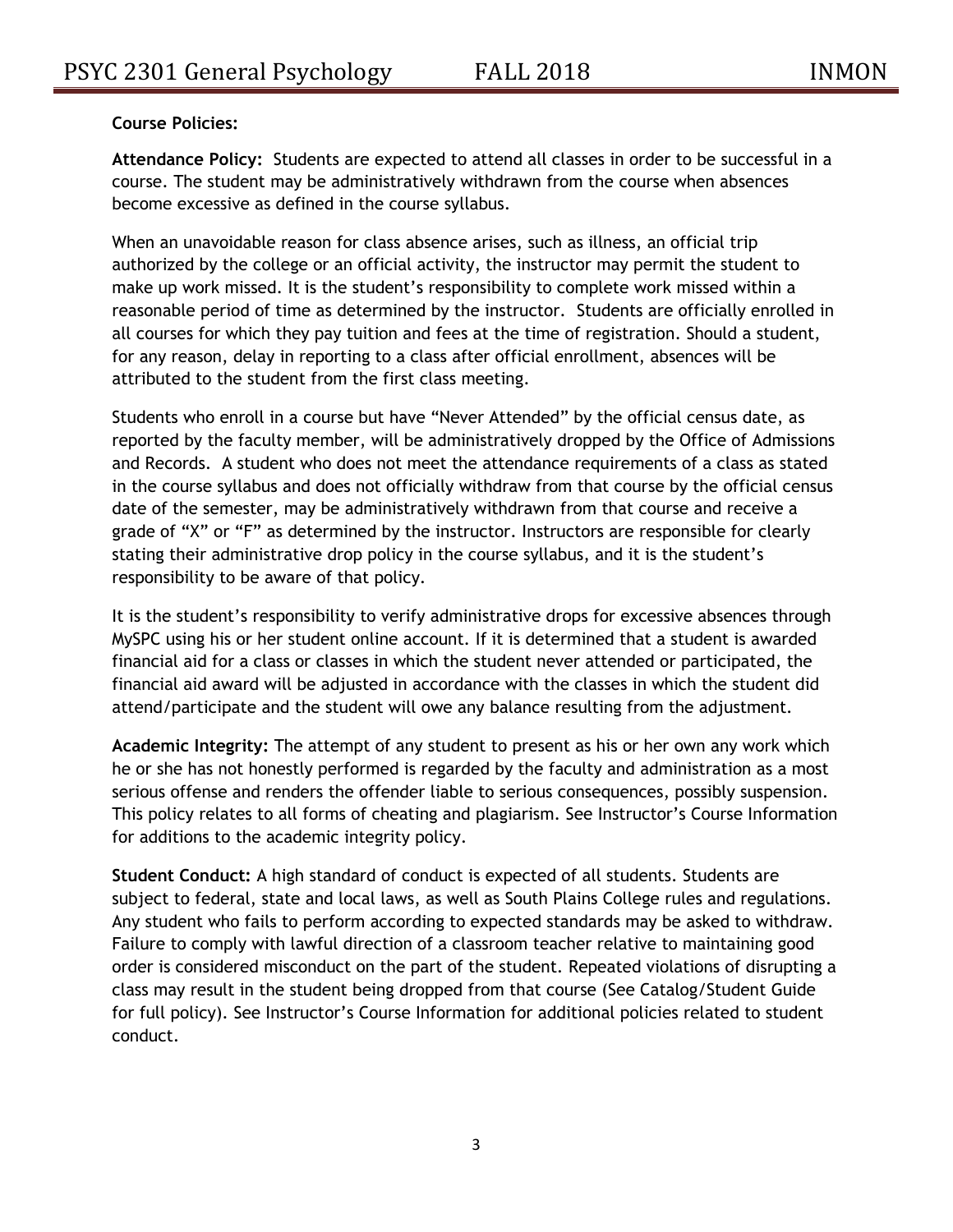Campus Concealed Carry - Texas Senate Bill - 11 (Government Code 411.2031, et al.) authorizes the carrying of a concealed handgun in South Plains College buildings only by persons who have been issued and are in possession of a Texas License to Carry a Handgun. Qualified law enforcement officers or those who are otherwise authorized to carry a concealed handgun in the State of Texas are also permitted to do so. Pursuant to Penal Code (PC) 46.035 and South Plains College policy, license holders may not carry a concealed handgun in restricted locations. For a list of locations, please refer to the SPC policy at:

(http://www.southplainscollege.edu/human\_resources/policy\_procedure/hhc.php)

Pursuant to PC 46.035, the open carrying of handguns is prohibited on all South Plains College campuses. Report violations to the College Police Department at 806-716- 2396 or 9-1-1.

**Appeal Process**: The process of appeal is outlined in the college catalog. Basically you would need to talk to the instructor, the department chair, and then the dean if the problem is not resolved. Be sure to always start with your instructor.

**Diversity & Equal Rights:** South Plains College does not discriminate on the basis of race, color, national origin, sex, disability or age in its programs and activities. The following person has been designated to handle inquiries regarding the non-discrimination policies: Vice President of Student Affairs.

All students are entitled to equal rights under the affirmative action and equal opportunity laws. Students are also protected against unjust or biased academic evaluation, but at the same time, they are responsible for maintaining standards of academic performance established for each course in which they are enrolled. (See Catalog/Student Guide for full definitions and policies)

**ADA Statement:** Students with disabilities, including but not limited to physical, psychiatric, or learning disabilities, who wish to request accommodations in this class should notify the Disability Services Office early in the semester so that the appropriate arrangements may be made. In accordance with federal law, a student requesting accommodations must provide acceptable documentation of his/her disability to the Disability Services Office. For more information, call or visit the Disability Services Office at Levelland Student Health & Wellness Center 806-716-2577, Reese Center (also covers ATC) Building 8: 806-716-4675, Plainview Center Main Office: 806-716-4302 or 806-296-9611, or the Health and Wellness main number at 806-716-2529.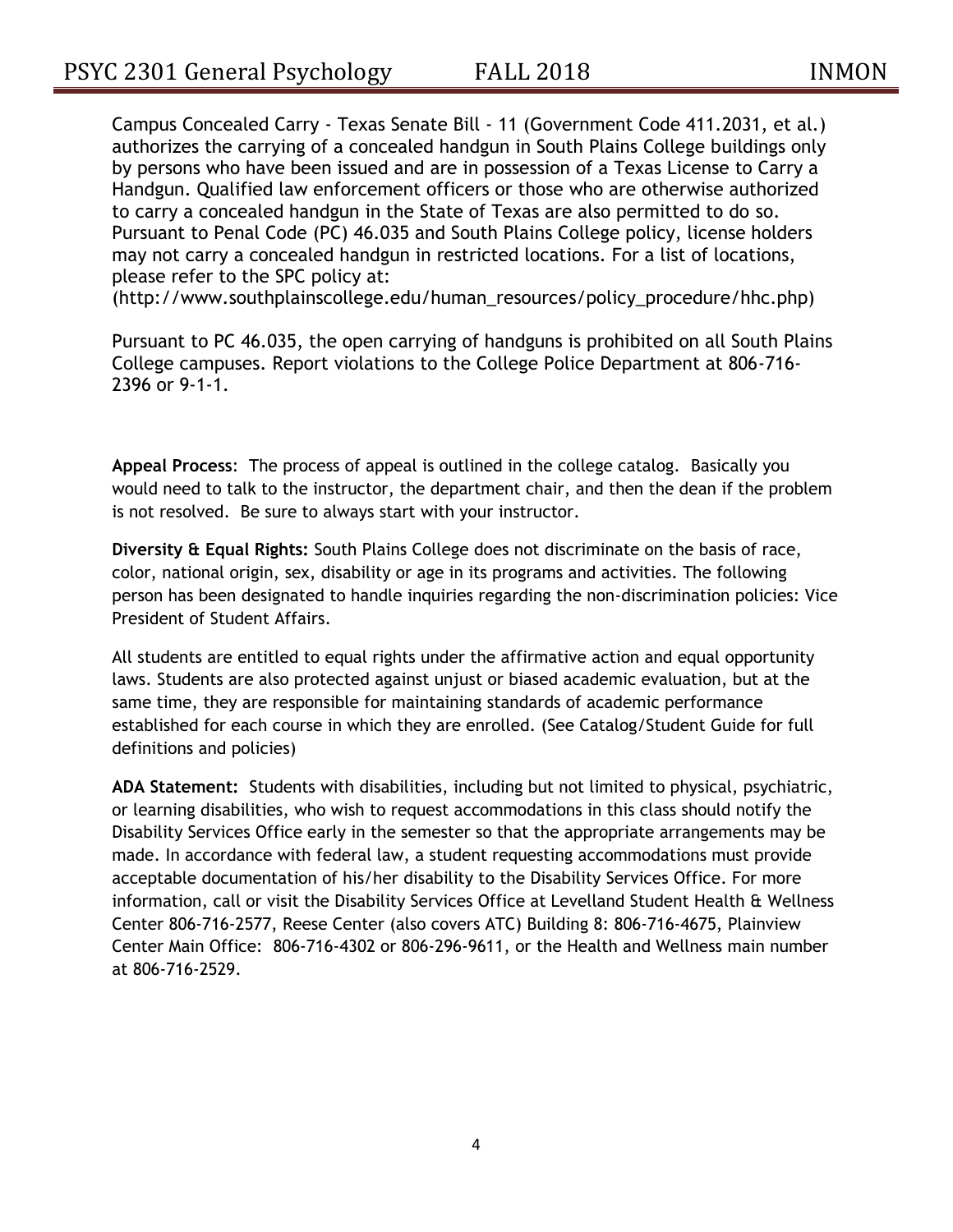## **Instructor's Course Information**

| י והאכבווובט | I ALL ZUIO    |           |                             |       |
|--------------|---------------|-----------|-----------------------------|-------|
| Course:      | PSYC 2301.002 | <b>MW</b> | $9:30$ a.m. TO $10:45$ a.m. | AD150 |
|              | PSYC 2301.007 | TR.       | $9:30$ a.m. TO 10:45 a.m.   | AD150 |
|              | PSYC 2301.008 | TR.       | 11:00 a.m. TO 12:15 p.m.    | AD150 |
|              | PSYC 2301.009 | TR.       | 1:00 p.m. TO 2:15 p.m.      | AD150 |

Instructor: Robyn Inmon, Associate Professor in Psychology

#### Contact Information:

Semester: **FALL 2018**

- Email: [rinmon@southplainscollege.edu](mailto:rinmon@southplainscollege.edu)
- Phone: 806-716-2590
- Office: AD135

Office Hours:

- Mondays: 9:00 a.m. 9:30 a.m.; 1:00 p.m. to 2:30 p.m.
- Tuesdays: 9:00 a.m. 9:30 a.m.; 2:30 p.m. to 3:00 p.m.
- Wednesdays: 9:00 a.m. 9:30 a.m.; 1:00 p.m. to 2:30 p.m.
- Thursdays: 9:00 a.m. 9:30 a.m.; 2:30 p.m. to 3:00 p.m.
- Fridays: 9:00 a.m. to 12:00 a.m. (By appointment)

#### **Final Exams:**

| PSYC 2301.002 | MW 9:30 a.m. - 10:45 a.m.          | <b>WEDNESDAY</b> | Dec. 12, 2018 @ 8:00 a.m.  |
|---------------|------------------------------------|------------------|----------------------------|
| PSYC 2301.007 | TR 9:30 a.m. - 10:45 a.m.          | THURSDAY         | Dec. 13, 2018 @ 8:00 a.m.  |
| PSYC 2301.008 | TR 11:00 a.m. - 12:15 p.m. TUESDAY |                  | Dec. 11, 2018 @ 10:15 a.m. |
| PSYC 2301.009 | TR $1:00$ p.m. $-2:15$ p.m.        | THURDAY          | Dec. 13, 2018 @ 10:15 a.m. |

## **Academic Integrity - See SPC General Catalog, page 22**

You are expected to do your own work. You may not work with another person to complete your paper, exams, Blackboard work, or any other assignments or homework you may be given throughout the course. You may not copy another student's work and present it as your own. You may not allow another student to copy your work. This is your reminder that any form of cheating will not be tolerated. "Complete honesty is required of the student in the presentation of any and all phases of course work. This applies to quizzes, class exams, final examinations, in-class work, homework, and term papers." - SPC General Catalog, p. 22. If the instructor determines that cheating is occurring or an assignment has been plagiarized, the resulting grade will be zero for that assignment. A second offense will result in failure of the course and immediate withdrawal from the course.

#### **Guidelines for Classroom Behavior**

I would like to welcome all students into an environment that creates a sense of community, pride, courtesy and respect; we are all here to work cooperatively and to learn together.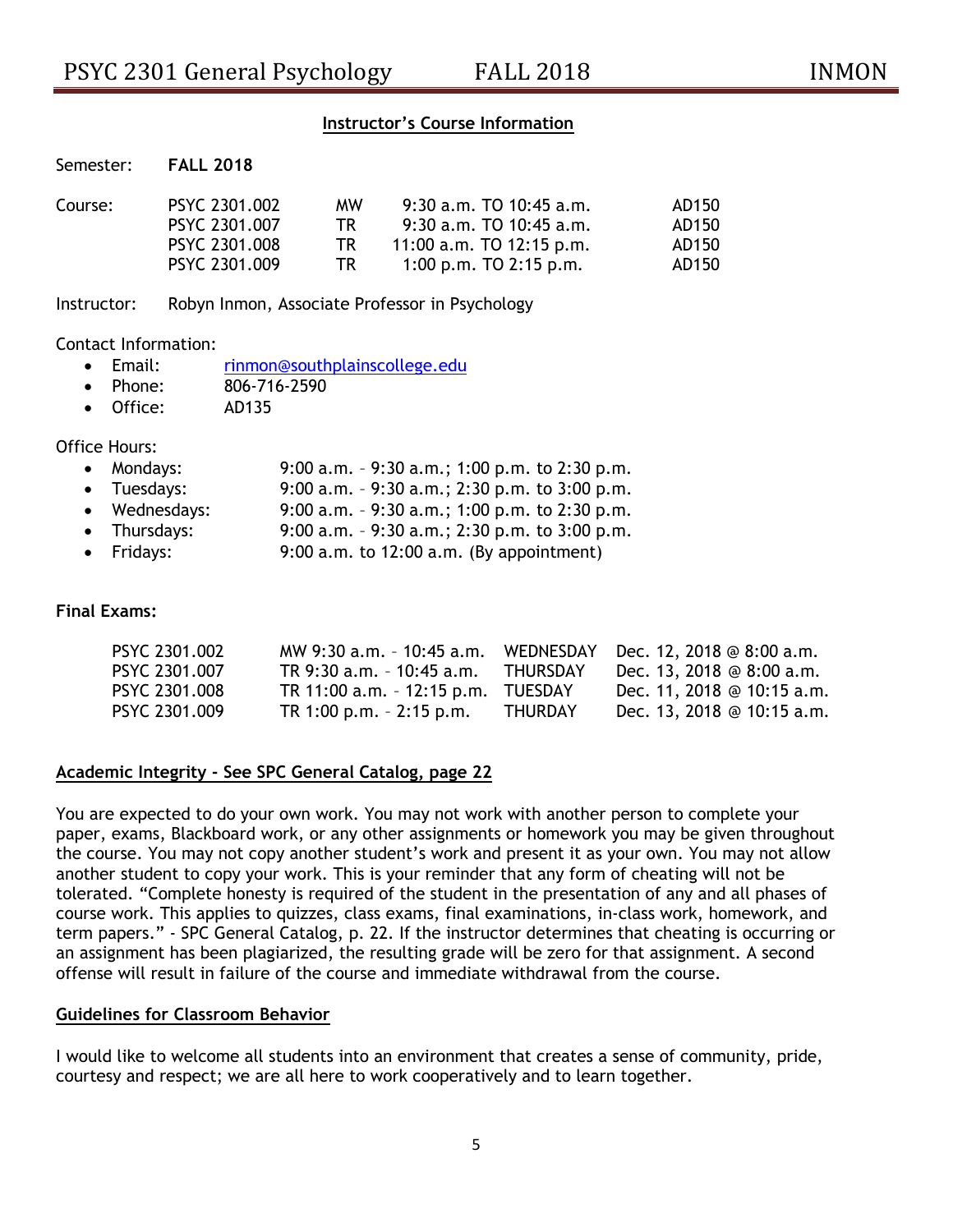In order to create a smooth and harmonious learning community, please make every attempt to come to all the class sessions, to come to class on time, and to stay until the end of the class unless you have informed the instructor that you must leave early. There may be a time when you are unavoidably late for class. In that case, please come into the room **quietly** and choose a seat **closest** to the entrance. Please see me after class to record your attendance; otherwise you will be marked absent.

Once the class session has begun, please do not leave the room and then re-enter unless it is an emergency. If you miss a class meeting for any reason, you are responsible for all material covered, for announcements made in your absence, and for acquiring any materials that may have been distributed in class.

It is important that we are all able to stay focused on the class lecture/discussion and not have disruptive behaviors in the class. For this reason, only one person at a time in the class should be speaking. Side conversations are distracting for surrounding students and for me. Also, it is very rude to read papers, sleep or work on assignments for other classes in this class. If you feel the need to do any of these things you may leave and return the next class. For additional information on student misconduct refer to pages 11-15 of the *Student Guide*. Failure to abide by policies may result in expulsion from the class and an "F" for the semester. As you can see, simple norms of courtesy should be sufficient to have our class run in the best interests of all of us. Thank you in advance for your cooperation.

## **Cell Phones and other Electronic Devices**

Cellular phone and laptop use will not be permitted during class. Students who bring a cell phone into the classroom should set it in a manner that will not cause disruption in the classroom (either off or silenced) and out of the sight of the instructor. Consequences to students using a cell phone or other electronic device (smart-watch, laptop, etc.) during class will be:  $1^{st}$  offense - warning,  $2^{nd}$ offense – student will be required to leave the classroom for the day and an absence will be recorded in the grade book,  $3^{rd}$  offense - dropped a letter grade in course,  $4^{th}$  offense - dropped from the course. The use of any electronic device during an exam will result in immediate expulsion from the class and a grade of zero (0) will be given for the exam. A second offense of using an electronic device during an exam will result in the student being dropped from the course with a grade of F

## **Attendance**

You are expected to attend class each time it meets. Regular attendance is to your advantage, as test questions will include information from the lecture, class discussion and other material presented in class. Roll will be taken at each class session and a record of attendance maintained.

Students will be allowed three (3) absences during the semester. Upon the fourth  $(4<sup>th</sup>)$  absence, a student may be administratively withdrawn from the course with a grade of X. Any student missing four consecutive classes will automatically be dropped from the course.

Tardiness: Being late does not constitute being absent but it is very disruptive and rude to come to class late so allow enough time in your schedule to arrive a few minutes early to class. If you do arrive late, quietly take a seat closest to the entrance. Two tardies will equal one absence. Excessive tardiness may result in student being administratively withdrawn from the course.